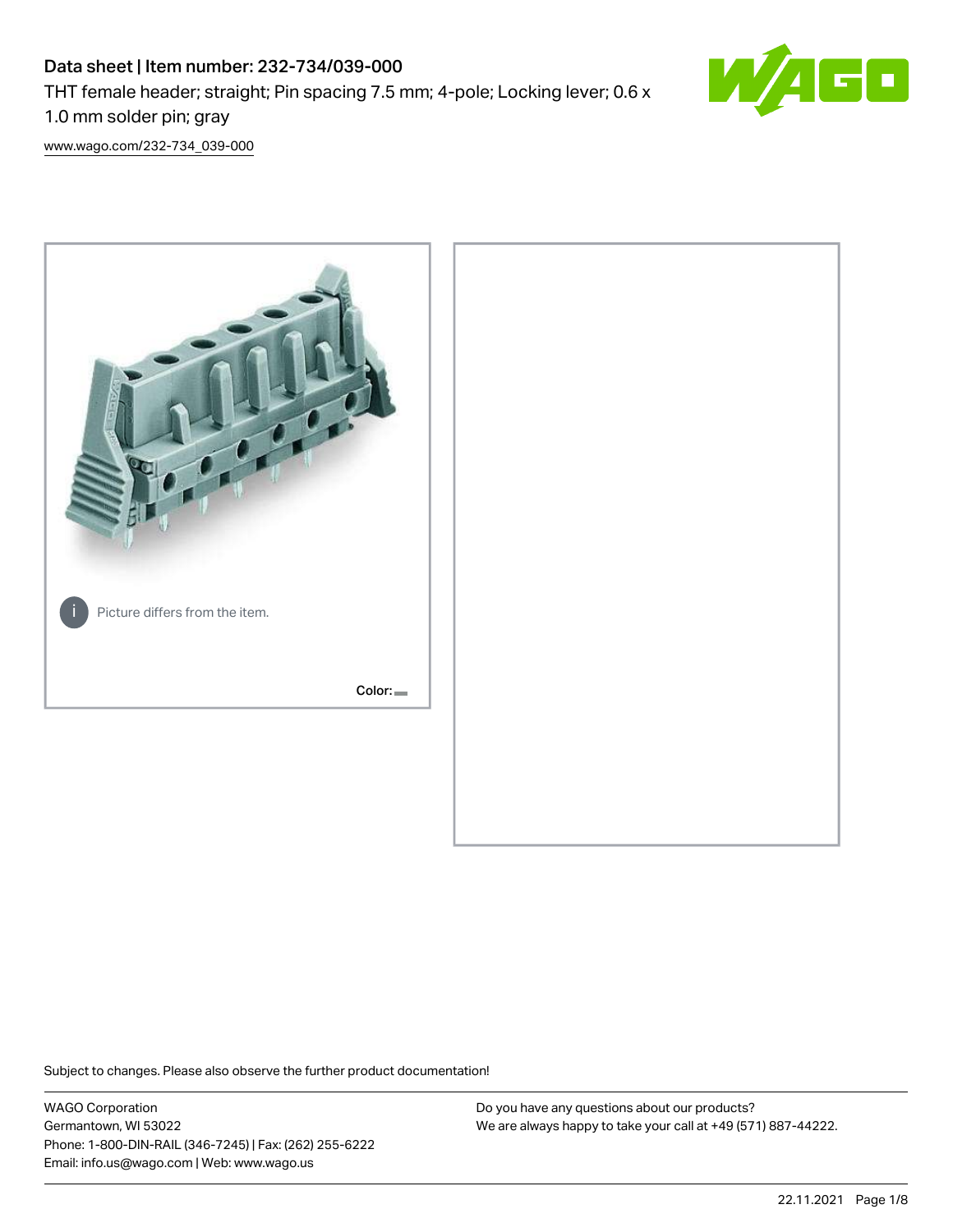

Dimensions in mm

 $L =$  (pole no.  $-1$ ) x pin spacing + 5 mm

2- to 3-pole female connectors – one latch only

### Item description

- **H** Horizontal or vertical PCB mounting via straight or angled solder pins
- For board-to-board and board-to-wire connections
- Touch-proof PCB outputs  $\blacksquare$
- $\blacksquare$ Easy-to-identify PCB inputs and outputs
- $\blacksquare$ With coding fingers

Subject to changes. Please also observe the further product documentation! Data

WAGO Corporation Germantown, WI 53022 Phone: 1-800-DIN-RAIL (346-7245) | Fax: (262) 255-6222 Email: info.us@wago.com | Web: www.wago.us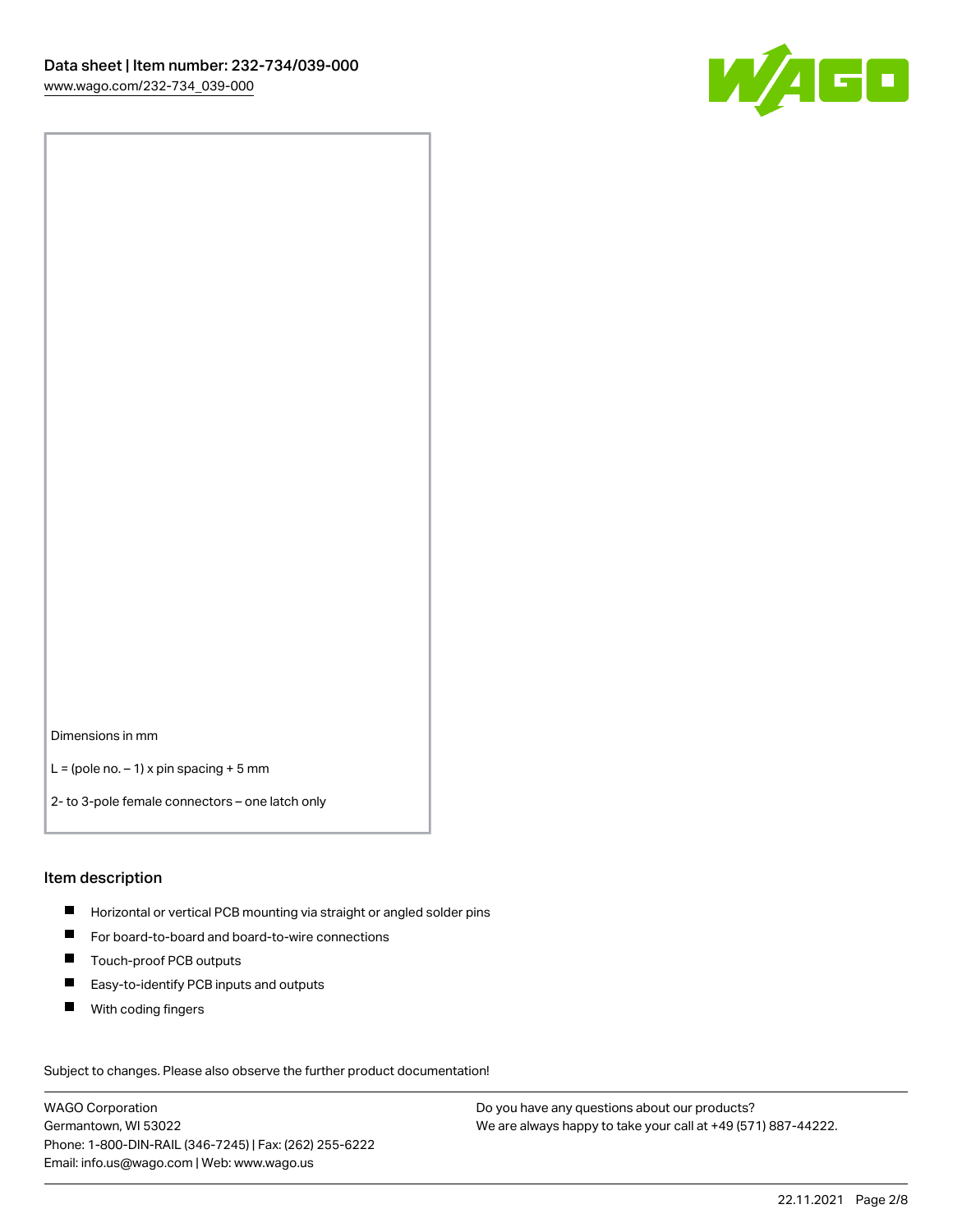

# Data Notes

| Safety information 1 | The <i>MCS – MULTI CONNECTION SYSTEM</i> includes connectors<br>without breaking capacity in accordance with DIN EN 61984. When<br>used as intended, these connectors must not be connected<br>/disconnected when live or under load. The circuit design should<br>ensure header pins, which can be touched, are not live when<br>unmated. |
|----------------------|--------------------------------------------------------------------------------------------------------------------------------------------------------------------------------------------------------------------------------------------------------------------------------------------------------------------------------------------|
| Variants:            | Other pole numbers<br>3.8 mm pin projection for male headers with straight solder pins<br>Gold-plated or partially gold-plated contact surfaces<br>Other versions (or variants) can be requested from WAGO Sales or<br>configured at https://configurator.wago.com/                                                                        |

# Electrical data

### IEC Approvals

| Ratings per                 | IEC/EN 60664-1                                                        |
|-----------------------------|-----------------------------------------------------------------------|
| Rated voltage (III / 3)     | 500 V                                                                 |
| Rated surge voltage (III/3) | 6 <sub>kV</sub>                                                       |
| Rated voltage (III/2)       | 630 V                                                                 |
| Rated surge voltage (III/2) | 6 <sub>kV</sub>                                                       |
| Nominal voltage (II/2)      | 1000V                                                                 |
| Rated surge voltage (II/2)  | 6 <sub>kV</sub>                                                       |
| Rated current               | 12A                                                                   |
| Legend (ratings)            | $(III / 2)$ $\triangle$ Overvoltage category III / Pollution degree 2 |

# UL Approvals

| Approvals per                  | UL 1059 |
|--------------------------------|---------|
| Rated voltage UL (Use Group B) | 300 V   |
| Rated current UL (Use Group B) | 15 A    |
| Rated voltage UL (Use Group D) | 300 V   |
| Rated current UL (Use Group D) | 10 A    |

# Ratings per UL

| Rated voltage UL 1977 | 600 V |
|-----------------------|-------|
| Rated current UL 1977 |       |

Subject to changes. Please also observe the further product documentation!

| <b>WAGO Corporation</b>                                | Do you have any questions about our products?                 |
|--------------------------------------------------------|---------------------------------------------------------------|
| Germantown, WI 53022                                   | We are always happy to take your call at +49 (571) 887-44222. |
| Phone: 1-800-DIN-RAIL (346-7245)   Fax: (262) 255-6222 |                                                               |
| Email: info.us@wago.com   Web: www.wago.us             |                                                               |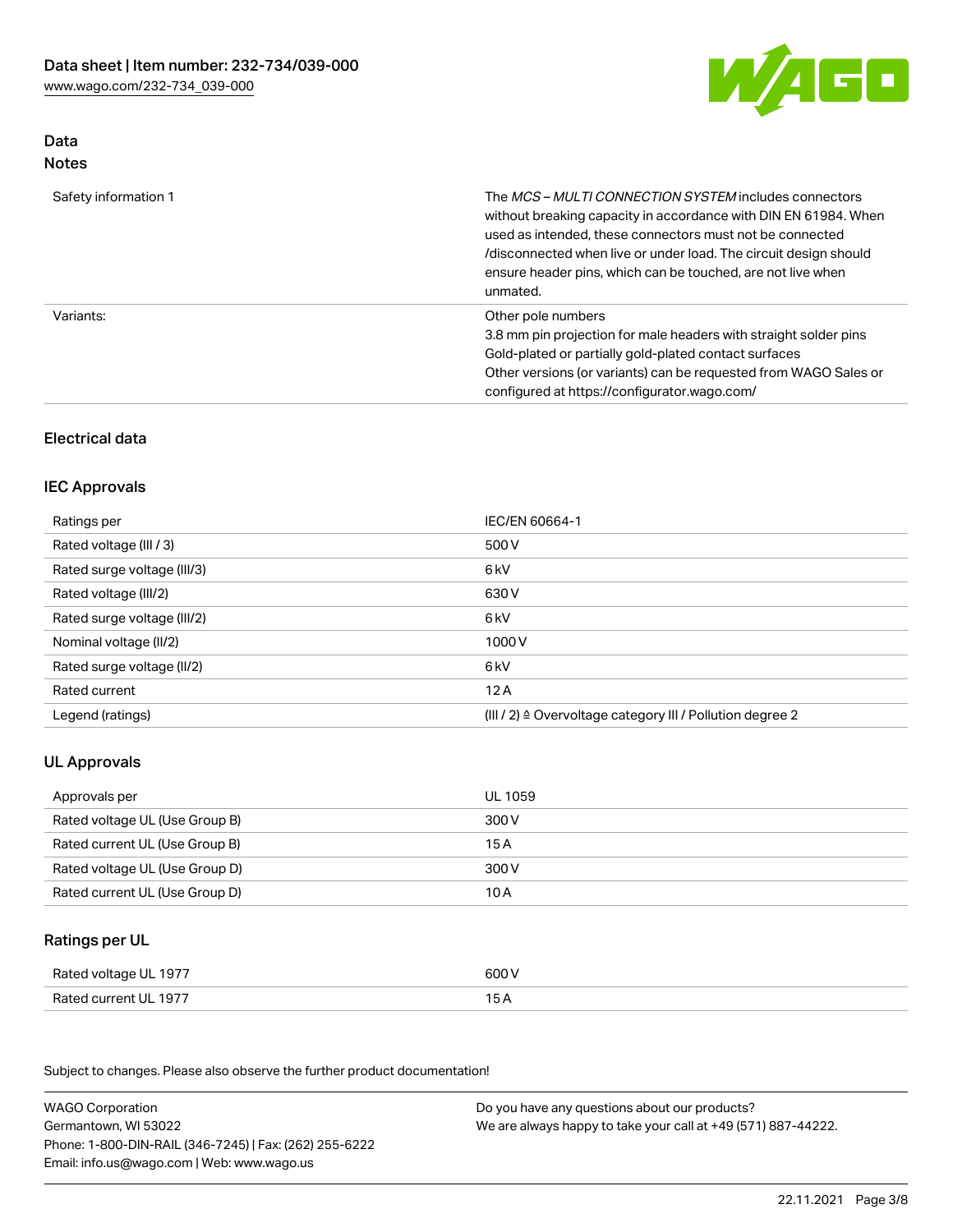

### CSA Approvals

| Approvals per                   | CSA   |
|---------------------------------|-------|
| Rated voltage CSA (Use Group B) | 300 V |
| Rated current CSA (Use Group B) | 15 A  |
| Rated voltage CSA (Use Group D) | 300 V |
| Rated current CSA (Use Group D) | 10 A  |

# Connection data

| Total number of potentials |  |
|----------------------------|--|
| Number of connection types |  |
| Number of levels           |  |

### Connection 1

# Physical data

| Pin spacing                          | 7.5 mm / 0.295 inch   |
|--------------------------------------|-----------------------|
| Width                                | 43.3 mm / 1.705 inch  |
| Height                               | 23.25 mm / 0.915 inch |
| Height from the surface              | 18.25 mm / 0.719 inch |
| Depth                                | 11.6 mm / 0.457 inch  |
| Solder pin length                    | $5 \,\mathrm{mm}$     |
| Solder pin dimensions                | $0.6 \times 1$ mm     |
| Drilled hole diameter with tolerance | $1.3$ $(+0.1)$ mm     |

# Plug-in connection

| Contact type (pluggable connector) | Female header |
|------------------------------------|---------------|
| Connector (connection type)        | for PCB       |
| Mismating protection               | No            |
| Mating direction to the PCB        | $90^{\circ}$  |
| Locking of plug-in connection      | locking lever |

### PCB contact

| <b>PCB Contact</b>     |                                            |
|------------------------|--------------------------------------------|
| Solder pin arrangement | over the entire female connector (in-line) |

Subject to changes. Please also observe the further product documentation!

| <b>WAGO Corporation</b>                                | Do you have any questions about our products?                 |
|--------------------------------------------------------|---------------------------------------------------------------|
| Germantown, WI 53022                                   | We are always happy to take your call at +49 (571) 887-44222. |
| Phone: 1-800-DIN-RAIL (346-7245)   Fax: (262) 255-6222 |                                                               |
| Email: info.us@wago.com   Web: www.wago.us             |                                                               |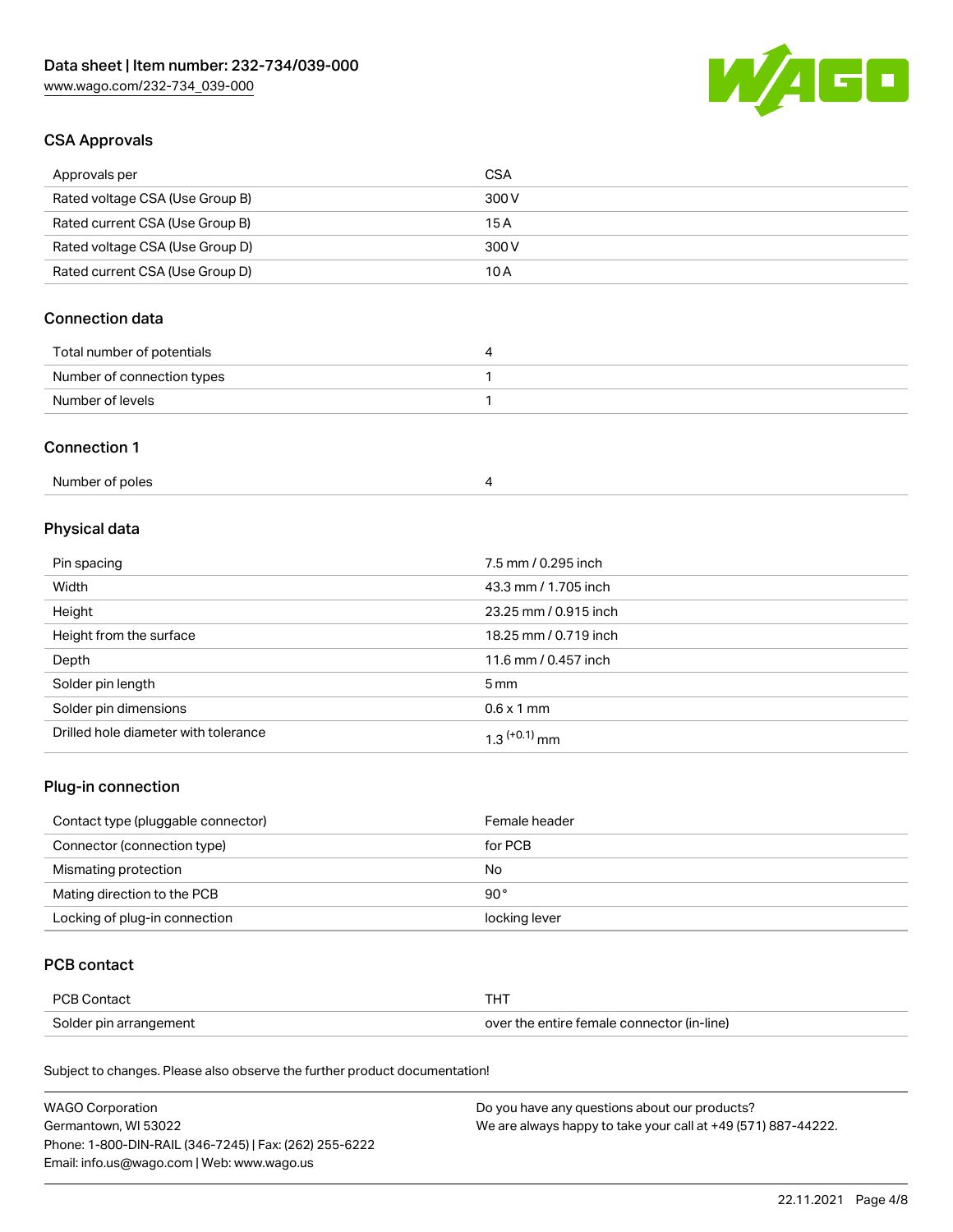

Number of solder pins per potential 1

### Material data

| Color                       | gray             |
|-----------------------------|------------------|
| Material group              |                  |
| Insulation material         | Polyamide (PA66) |
| Flammability class per UL94 | V <sub>0</sub>   |
| Contact material            | Copper alloy     |
| Contact plating             | tin-plated       |
| Fire load                   | $0.11$ MJ        |
| Weight                      | 5.2 g            |

### Environmental requirements

| Limit temperature range<br>.<br>. | . +85 °Ր<br>-60 |  |
|-----------------------------------|-----------------|--|
|-----------------------------------|-----------------|--|

### Commercial data

| Product Group         | 3 (Multi Conn. System) |
|-----------------------|------------------------|
| PU (SPU)              | 50 Stück               |
| Packaging type        | box                    |
| Country of origin     | DE                     |
| <b>GTIN</b>           | 4044918625791          |
| Customs tariff number | 85366990990            |

### Approvals / Certificates

#### Ship Approvals

|                     |                                        |                                 | Certificate |
|---------------------|----------------------------------------|---------------------------------|-------------|
| Logo                | Approval                               | <b>Additional Approval Text</b> | name        |
| ABS.                | <b>ABS</b>                             | $\overline{\phantom{0}}$        | $19 -$      |
|                     | American Bureau of Shipping            |                                 | HG15869876- |
|                     |                                        |                                 | <b>PDA</b>  |
|                     | BV                                     | <b>IEC 60998</b>                | 11915/D0 BV |
|                     | Bureau Veritas S.A.                    |                                 |             |
| <b>BUREAU</b>       |                                        |                                 |             |
|                     | <b>DNV GL</b>                          | EN 60998                        | TAE000016Z  |
|                     | Det Norske Veritas, Germanischer Lloyd |                                 |             |
| <b>UL-Approvals</b> |                                        |                                 |             |
|                     |                                        |                                 |             |

Subject to changes. Please also observe the further product documentation!

| <b>WAGO Corporation</b>                                | Do you have any questions about our products?                 |
|--------------------------------------------------------|---------------------------------------------------------------|
| Germantown, WI 53022                                   | We are always happy to take your call at +49 (571) 887-44222. |
| Phone: 1-800-DIN-RAIL (346-7245)   Fax: (262) 255-6222 |                                                               |
| Email: info.us@wago.com   Web: www.wago.us             |                                                               |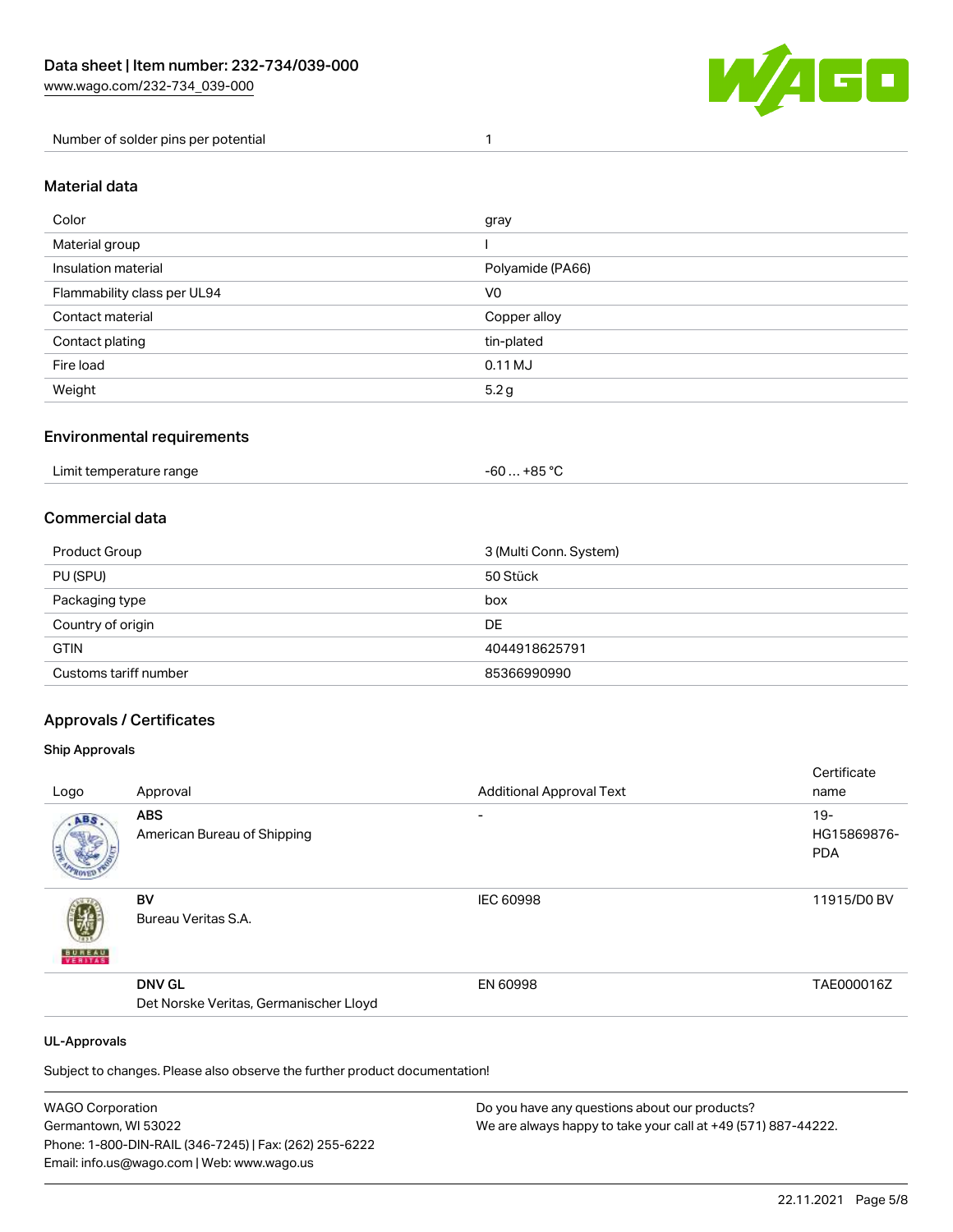

| Logo                                                                                                                         | Approval                                                  | <b>Additional Approval Text</b>                                                                                        |               | Certificate<br>name  |
|------------------------------------------------------------------------------------------------------------------------------|-----------------------------------------------------------|------------------------------------------------------------------------------------------------------------------------|---------------|----------------------|
|                                                                                                                              | <b>UR</b>                                                 | <b>UL 1059</b>                                                                                                         |               | E45172               |
|                                                                                                                              | Underwriters Laboratories Inc.                            |                                                                                                                        |               |                      |
|                                                                                                                              | <b>UR</b><br>Underwriters Laboratories Inc.               | <b>UL 1977</b>                                                                                                         |               | E45171               |
| Counterpart                                                                                                                  |                                                           |                                                                                                                        |               |                      |
|                                                                                                                              | Item no.731-604                                           | 1-conductor male connector; CAGE CLAMP®; 2.5 mm <sup>2</sup> ; Pin spacing 7.5 mm; 4-pole; 2,50 mm <sup>2</sup> ; gray |               | www.wago.com/731-604 |
| <b>Optional accessories</b><br>Testing accessories                                                                           |                                                           |                                                                                                                        |               |                      |
| Testing accessories                                                                                                          |                                                           |                                                                                                                        |               |                      |
|                                                                                                                              | Item no.: 210-136<br>Test plug; 2 mm Ø; with 500 mm cable |                                                                                                                        |               | www.wago.com/210-136 |
| Item no.: 231-662<br>Test plugs for female connectors; for 7.5 mm and 7.62 mm pin spacing; 2,50 mm <sup>2</sup> ; light gray |                                                           | www.wago.com/231-662                                                                                                   |               |                      |
| <b>Downloads</b><br>Documentation                                                                                            |                                                           |                                                                                                                        |               |                      |
| <b>Additional Information</b>                                                                                                |                                                           |                                                                                                                        |               |                      |
| <b>Technical explanations</b>                                                                                                |                                                           | 2019 Apr 3                                                                                                             | pdf<br>2.0 MB | Download             |
| <b>CAD files</b>                                                                                                             |                                                           |                                                                                                                        |               |                      |
| CAD data                                                                                                                     |                                                           |                                                                                                                        |               |                      |
|                                                                                                                              | 2D/3D Models 232-734/039-000                              |                                                                                                                        | <b>URL</b>    | Download             |

#### CAE data

Subject to changes. Please also observe the further product documentation!

WAGO Corporation Germantown, WI 53022 Phone: 1-800-DIN-RAIL (346-7245) | Fax: (262) 255-6222 Email: info.us@wago.com | Web: www.wago.us Do you have any questions about our products? We are always happy to take your call at +49 (571) 887-44222.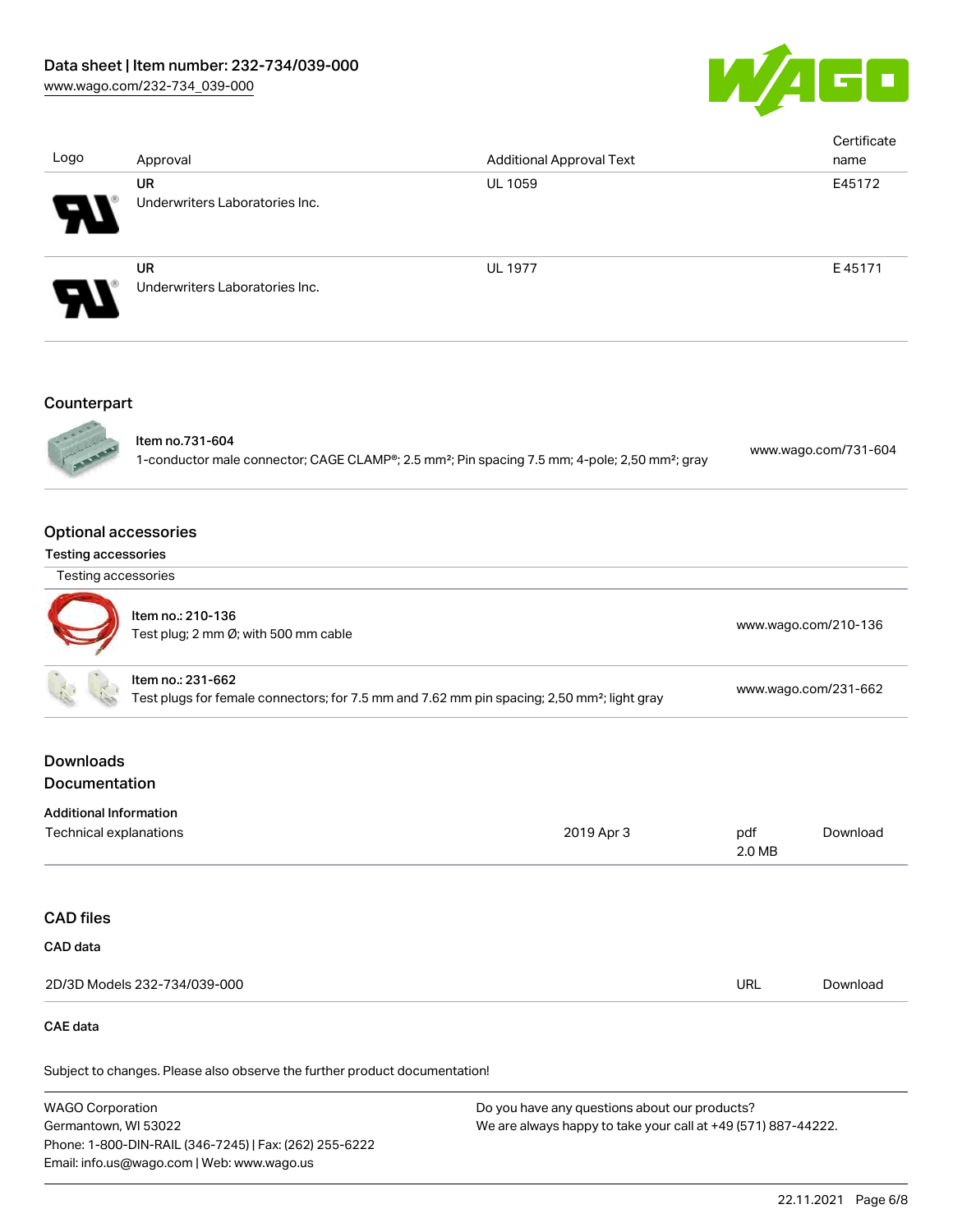[www.wago.com/232-734\\_039-000](http://www.wago.com/232-734_039-000)



| EPLAN Data Portal 232-734/039-000                                                                                                                                      | <b>URL</b> | Download |
|------------------------------------------------------------------------------------------------------------------------------------------------------------------------|------------|----------|
| ZUKEN Portal 232-734/039-000                                                                                                                                           | URL        | Download |
| EPLAN Data Portal 232-734/039-000                                                                                                                                      | <b>URL</b> | Download |
| <b>PCB Design</b>                                                                                                                                                      |            |          |
| Symbol and Footprint 232-734/039-000                                                                                                                                   | <b>URL</b> | Download |
| CAx data for your PCB design, consisting of "schematic symbols and PCB footprints",<br>allow easy integration of the WAGO component into your development environment. |            |          |
| <b>Supported formats:</b>                                                                                                                                              |            |          |
| ш<br>Accel EDA 14 & 15                                                                                                                                                 |            |          |
| Ш<br>Altium 6 to current version                                                                                                                                       |            |          |
| Ш<br>Cadence Allegro                                                                                                                                                   |            |          |
| П<br>DesignSpark                                                                                                                                                       |            |          |
| Ш<br>Eagle Libraries                                                                                                                                                   |            |          |
| ш<br>KiCad                                                                                                                                                             |            |          |
| ш<br>Mentor Graphics BoardStation                                                                                                                                      |            |          |
| Ц<br>Mentor Graphics Design Architect                                                                                                                                  |            |          |
| ш<br>Mentor Graphics Design Expedition 99 and 2000                                                                                                                     |            |          |
| ш<br>OrCAD 9.X PCB and Capture                                                                                                                                         |            |          |
| ш<br>PADS PowerPCB 3, 3.5, 4.X, and 5.X                                                                                                                                |            |          |
| П<br>PADS PowerPCB and PowerLogic 3.0                                                                                                                                  |            |          |
| П<br>PCAD 2000, 2001, 2002, 2004, and 2006                                                                                                                             |            |          |
| ш<br>Pulsonix 8.5 or newer                                                                                                                                             |            |          |
| <b>STL</b>                                                                                                                                                             |            |          |
| 3D STEP<br>ш                                                                                                                                                           |            |          |
| ш<br>TARGET 3001!                                                                                                                                                      |            |          |
| View Logic ViewDraw                                                                                                                                                    |            |          |
| Quadcept                                                                                                                                                               |            |          |
| Zuken CadStar 3 and 4<br>П                                                                                                                                             |            |          |
| ш<br>Zuken CR-5000 and CR-8000                                                                                                                                         |            |          |

Subject to changes. Please also observe the further product documentation!

WAGO Corporation Germantown, WI 53022 Phone: 1-800-DIN-RAIL (346-7245) | Fax: (262) 255-6222 Email: info.us@wago.com | Web: www.wago.us